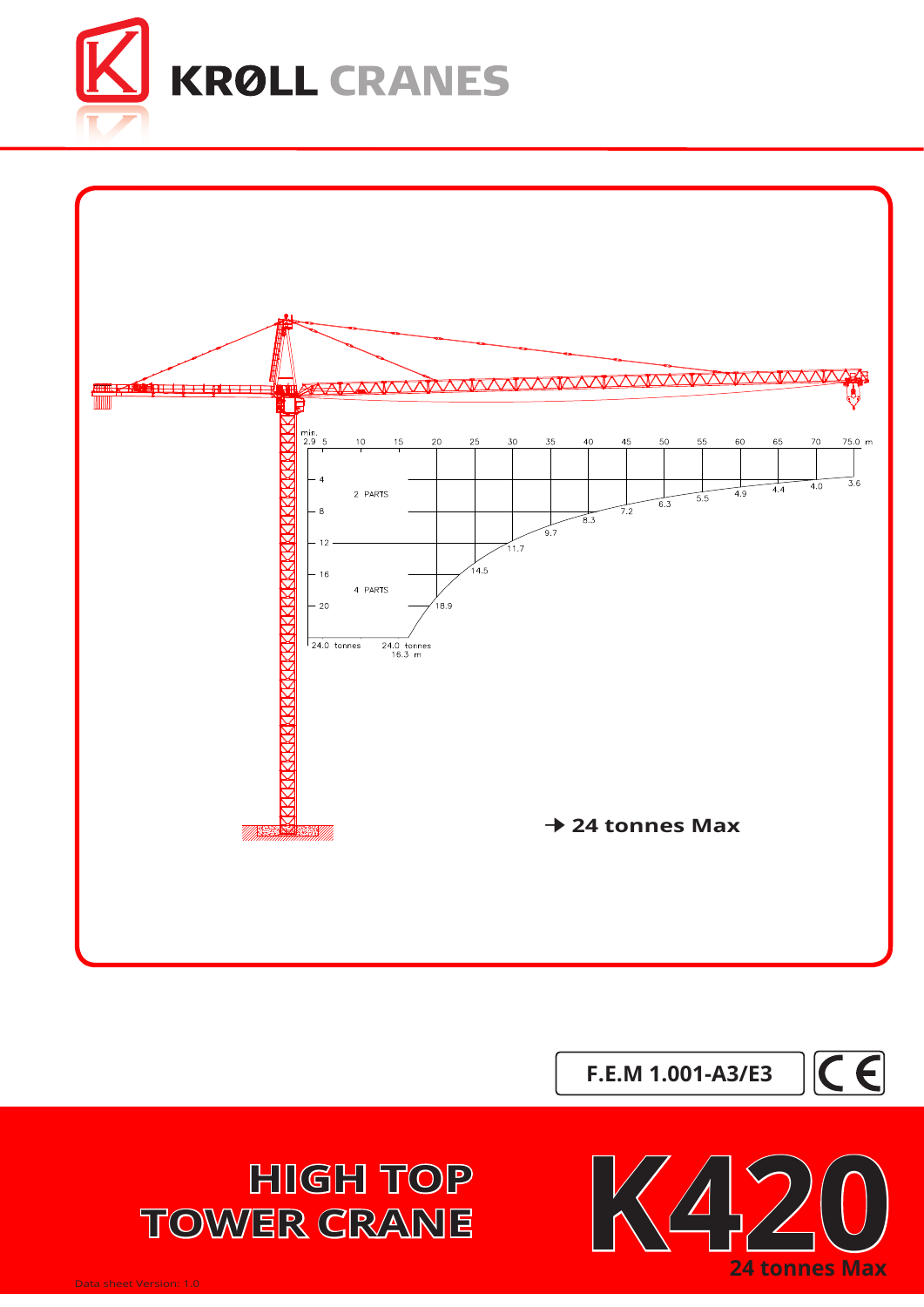

## **[JIB](http://www.krollcranes.dk) CONFIGURATIONS**



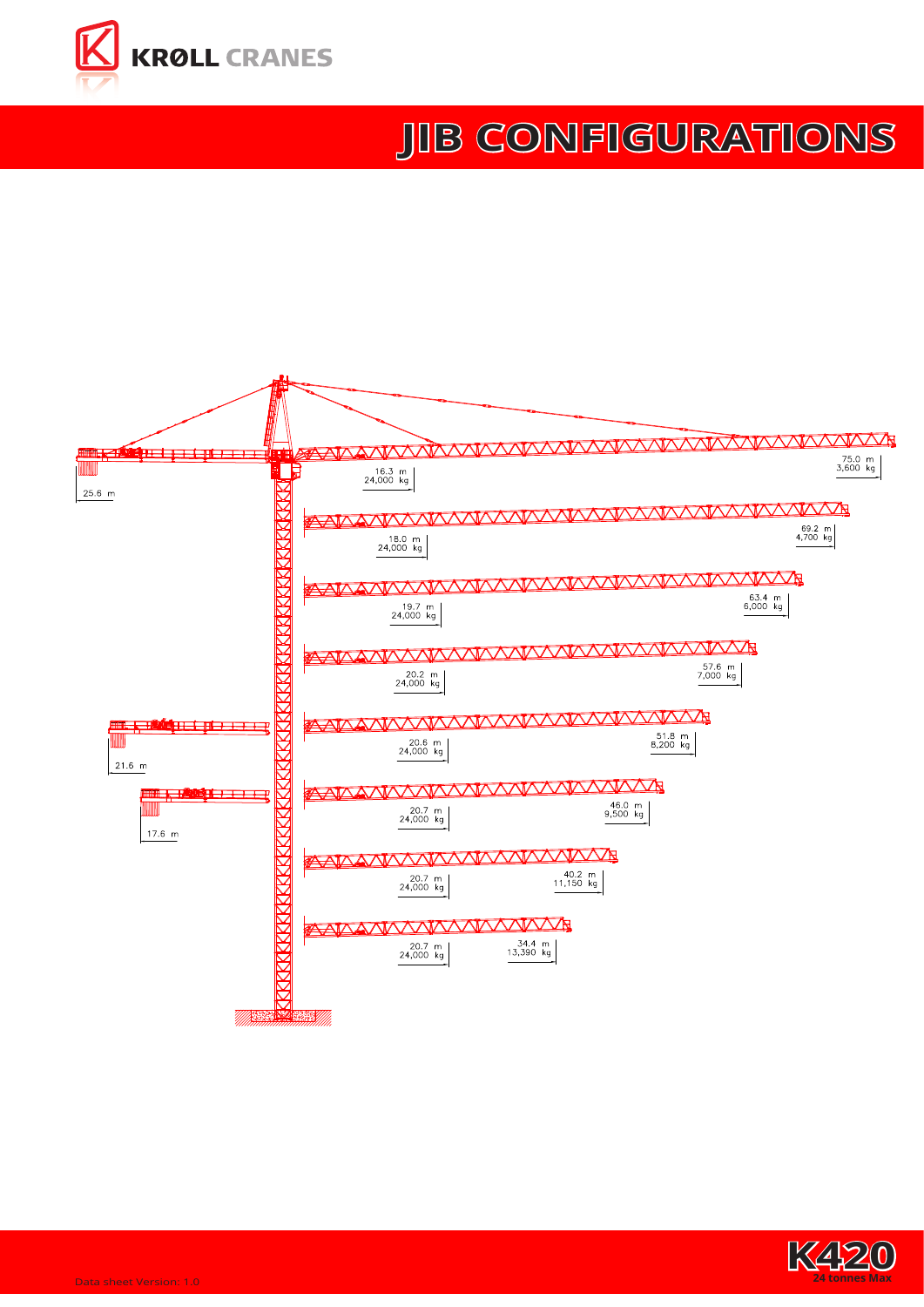

## **LOAD CHARTS**

|              | Jib Length       |                  |                  |                  |                  |                   |                  |                   |                  |                  |                  |                  |                  |                   |                  |                  |
|--------------|------------------|------------------|------------------|------------------|------------------|-------------------|------------------|-------------------|------------------|------------------|------------------|------------------|------------------|-------------------|------------------|------------------|
| Radius       | 75.0 m           |                  |                  | 69.2 m           |                  | 63.4 m            |                  | 57.6 m            |                  | 51.8 m           |                  | 46.0 m           |                  | 40.2 m            | 34.4 m           |                  |
|              | 4 parts          | 2 parts          | 4 parts          | 2 parts          |                  | 4 parts   2 parts |                  | 4 parts   2 parts | 4 parts          | 2 parts          |                  | 4 parts 2 parts  |                  | 4 parts   2 parts | 4 parts          | 2 parts          |
| [m]          | [kg]             | [kg]             | [kg]             | [kg]             | [kg]             | [kg]              | [kg]             | [kg]              | [kg]             | [kg]             | [kg]             | [kg]             | [kg]             | [kg]              | [kg]             | [kg]             |
| 16.0<br>17.0 | 24,000<br>22,780 | 12,000<br>12,000 | 24,000<br>24,000 | 12,000<br>12,000 | 24,000<br>24,000 | 12,000<br>12,000  | 24,000<br>24,000 | 12,000<br>12,000  | 24,000<br>24,000 | 12,000<br>12,000 | 24,000<br>24,000 | 12,000<br>12,000 | 24,000<br>24,000 | 12,000<br>12,000  | 24,000<br>24,000 | 12,000<br>12,000 |
| 18.0         | 21,320           | 12,000           | 24,000           | 12,000           | 24,000           | 12,000            | 24,000           | 12,000            | 24,000           | 12,000           | 24,000           | 12,000           | 24,000           | 12,000            | 24,000           | 12,000           |
| 19.0         | 20,020           | 12,000           | 22,560           | 12,000           | 24,000           | 12,000            | 24,000           | 12,000            | 24,000           | 12,000           | 24,000           | 12,000           | 24,000           | 12,000            | 24,000           | 12,000           |
| 20.0         | 18,860           | 12,000           | 21,260           | 12,000           | 23,640           | 12,000            | 24,000           | 12,000            | 24,000           | 12,000           | 24,000           | 12,000           | 24,000           | 12,000            | 24,000           | 12,000           |
| 21.0         | 17,820           | 12,000           | 20,090           | 12,000           | 22,350           | 12,000            | 22,980           | 12,000            | 23,540           | 12,000           | 23,610           | 12,000           | 23,610           | 12,000            | 23,610           | 12,000           |
| 22.0         | 16,880           | 12,000           | 19,040           | 12,000           | 21,190           | 12,000            | 21,790           | 12,000            | 22,320           | 12,000           | 22,390           | 12,000           | 22,390           | 12,000            | 22,390           | 12,000           |
| 23.0         | 16,020           | 12,000           | 18,090           | 12,000           | 20,140           | 12,000            | 20,710           | 12,000            | 21,210           | 12,000           | 21,280           | 12,000           | 21,280           | 12,000            | 21,280           | 12,000           |
| 24.0         | 15,240           | 12,000           | 17,220           | 12,000           | 19,180           | 12,000            | 19,730           | 12,000            | 20,210           | 12,000           | 20,270           | 12,000           | 20,270           | 12,000            | 20,270           | 12,000           |
| 25.0         | 14,530           | 12,000           | 16,420           | 12,000           | 18,300           | 12,000            | 18,820           | 12,000            | 19,280           | 12,000           | 19,340           | 12,000           | 19,340           | 12,000            | 19,340           | 12,000           |
| 26.0         | 13,880           | 12,000           | 15,690           | 12,000           | 17,490           | 12,000            | 18,000           | 12,000            | 18,440           | 12,000           | 18,490           | 12,000           | 18,490           | 12,000            | 18,490           | 12,000           |
| 27.0         | 13,280           | 12,000           | 15,020           | 12,000           | 16,750           | 12,000            | 17,230           | 12,000            | 17,660           | 12,000           | 17,710           | 12,000           | 17,710           | 12,000            | 17,710           | 12,000           |
| 28.0<br>29.0 | 12,720<br>12,200 | 12,000<br>12,000 | 14,400<br>13,820 | 12,000<br>12,000 | 16,060<br>15,420 | 12,000<br>12,000  | 16,530<br>15,870 | 12,000<br>12,000  | 16,930<br>16,260 | 12,000<br>12,000 | 16,980<br>16,310 | 12,000<br>12,000 | 16,980<br>16,310 | 12,000<br>12,000  | 16,980<br>16,310 | 12,000<br>12,000 |
| 30.0         | 11,720           | 11,720           | 13,280           | 12,000           | 14,830           | 12,000            | 15,260           | 12,000            | 15,640           | 12,000           | 15,690           | 12,000           | 15,690           | 12,000            | 15,690           | 12,000           |
| 31.0         | 11,270           | 11,270           | 12,780           | 12,000           | 14,280           | 12,000            | 14,690           | 12,000            | 15,060           | 12,000           | 15,100           | 12,000           | 15,100           | 12,000            | 15,100           | 12,000           |
| 32.0         | 10,850           | 10,850           | 12,310           | 12,000           | 13,760           | 12,000            | 14,160           | 12,000            | 14,520           | 12,000           | 14,560           | 12,000           | 14,560           | 12,000            | 14,560           | 12,000           |
| 33.0         | 10,460           | 10,460           | 11,870           | 11,870           | 13,270           | 12,000            | 13,660           | 12,000            | 14,010           | 12,000           | 14,050           | 12,000           | 14,050           | 12,000            | 14,050           | 12,000           |
| 34.0         | 10,090           | 10,090           | 11,460           | 11,460           | 12,820           | 12,000            | 13,200           | 12,000            | 13,530           | 12,000           | 13,570           | 12,000           | 13,570           | 12,000            | 13,570           | 12,000           |
| 34.4         | 9,950            | 9,950            | 11,300           | 11,300           | 12,640           | 12,000            | 13,020           | 12,000            | 13,350           | 12,000           | 13,390           | 12,000           | 13,390           | 12,000            | 13,390           | 12,000           |
| 35.0         | 9,740            | 9,740            | 11,070           | 11,070           | 12,390           | 12,000            | 12,760           | 12,000            | 13,080           | 12,000           | 13,120           | 12,000           | 13,120           | 12,000            |                  |                  |
| 36.0         | 9,420            | 9,420            | 10,710           | 10,710           | 11,990           | 11,990            | 12,340           | 12,000            | 12,660           | 12,000           | 12,700           | 12,000           | 12,700           | 12,000            |                  |                  |
| 37.0         | 9,110            | 9,110            | 10,360           | 10,360           | 11,610           | 11,610            | 11,950           | 11,950            | 12,260           | 12,000           | 12,300           | 12,000           | 12,300           | 12,000            |                  |                  |
| 38.0<br>39.0 | 8,820<br>8,540   | 8,820<br>8,540   | 10,040<br>9,730  | 10,040<br>9,730  | 11,250<br>10,910 | 11,250<br>10,910  | 11,580<br>11,230 | 11,580<br>11,230  | 11,880<br>11,520 | 11,880<br>11,520 | 11,920<br>11,560 | 11,920<br>11,560 | 11,920<br>11,560 | 11,920<br>11,560  |                  |                  |
| 40.0         | 8,280            | 8,280            | 9,440            | 9,440            | 10,580           | 10,580            | 10,900           | 10,900            | 11,180           | 11,180           | 11,220           | 11,220           | 11,220           | 11,220            |                  |                  |
| 40.2         | 8,230            | 8,230            | 9,380            | 9,380            | 10,520           | 10,520            | 10,840           | 10,840            | 11,120           | 11,120           | 11,150           | 11,150           | 11,150           | 11,150            |                  |                  |
| 41.0         | 8,030            | 8,030            | 9,160            | 9,160            | 10,280           | 10,280            | 10,590           | 10,590            | 10,860           | 10,860           | 10,900           | 10,900           |                  |                   |                  |                  |
| 42.0         | 7,790            | 7,790            | 8,890            | 8,890            | 9,980            | 9,980             | 10,290           | 10,290            | 10,560           | 10,560           | 10,590           | 10,590           |                  |                   |                  |                  |
| 43.0         | 7,570            | 7,570            | 8,640            | 8,640            | 9,710            | 9,710             | 10,000           | 10,000            | 10,260           | 10,260           | 10,300           | 10,300           |                  |                   |                  |                  |
| 44.0         | 7,350            | 7,350            | 8,400            | 8,400            | 9,440            | 9,440             | 9,730            | 9,730             | 9,990            | 9,990            | 10,020           | 10,020           |                  |                   |                  |                  |
| 45.0         | 7,150            | 7,150            | 8,170            | 8,170            | 9,190            | 9,190             | 9,470            | 9,470             | 9,720            | 9,720            | 9,750            | 9,750            |                  |                   |                  |                  |
| 46.0         | 6,960            | 6,960            | 7,960            | 7,960            | 8,950            | 8,950             | 9,230            | 9,230             | 9,470            | 9,470            | 9,500            | 9,500            |                  |                   |                  |                  |
| 47.0<br>48.0 | 6,770<br>6,590   | 6,770<br>6,590   | 7,750<br>7,550   | 7,750<br>7,550   | 8,720<br>8,500   | 8,720<br>8,500    | 8,990<br>8,760   | 8,990<br>8,760    | 9,230<br>9,000   | 9,230<br>9,000   |                  |                  |                  |                   |                  |                  |
| 49.0         | 6,420            | 6,420            | 7,360            | 7,360            | 8,290            | 8,290             | 8,550            | 8,550             | 8,770            | 8,770            |                  |                  |                  |                   |                  |                  |
| 50.0         | 6,250            | 6,250            | 7,170            | 7,170            | 8,080            | 8,080             | 8,340            | 8,340             | 8,560            | 8,560            |                  |                  |                  |                   |                  |                  |
| 51.0         | 6,100            | 6,100            | 7,000            | 7,000            | 7,890            | 7,890             | 8,140            | 8,140             | 8,360            | 8,360            |                  |                  |                  |                   |                  |                  |
| 51.8         | 5,980            | 5,980            | 6,860            | 6,860            | 7,740            | 7,740             | 7,990            | 7,990             | 8,200            | 8,200            |                  |                  |                  |                   |                  |                  |
| 52.0         | 5,950            | 5,950            | 6,830            | 6,830            | 7,700            | 7,700             | 7,950            | 7,950             |                  |                  |                  |                  |                  |                   |                  |                  |
| 53.0         | 5,800            | 5,800            | 6,670            | 6,670            | 7,520            | 7,520             | 7,760            | 7,760             |                  |                  |                  |                  |                  |                   |                  |                  |
| 54.0         | 5,660            | 5,660            | 6,510            | 6,510            | 7,350            | 7,350             | 7,590            | 7,590             |                  |                  |                  |                  |                  |                   |                  |                  |
| 55.0         | 5,530            | 5,530            | 6,360            | 6,360            | 7,180            | 7,180             | 7,420            | 7,420             |                  |                  |                  |                  |                  |                   |                  |                  |
| 56.0<br>57.0 | 5,400<br>5,270   | 5,400<br>5,270   | 6,210<br>6,070   | 6,210<br>6,070   | 7,020<br>6,870   | 7,020<br>6,870    | 7,250<br>7,090   | 7,250<br>7,090    |                  |                  |                  |                  |                  |                   |                  |                  |
| 57.6         | 5,200            | 5,200            | 5,990            | 5,990            | 6,780            | 6,780             | 7,000            | 7,000             |                  |                  |                  |                  |                  |                   |                  |                  |
| 58.0         | 5,150            | 5,150            | 5,940            | 5,940            | 6,720            | 6,720             |                  |                   |                  |                  |                  |                  |                  |                   |                  |                  |
| 59.0         | 5,030            | 5,030            | 5,810            | 5,810            | 6,580            | 6,580             |                  |                   |                  |                  |                  |                  |                  |                   |                  |                  |
| 60.0         | 4,920            | 4,920            | 5,680            | 5,680            | 6,440            | 6,440             |                  |                   |                  |                  |                  |                  |                  |                   |                  |                  |
| 61.0         | 4,810            | 4,810            | 5,560            | 5,560            | 6,300            | 6,300             |                  |                   |                  |                  |                  |                  |                  |                   |                  |                  |
| 62.0         | 4,710            | 4,710            | 5,440            | 5,440            | 6,170            | 6,170             |                  |                   |                  |                  |                  |                  |                  |                   |                  |                  |
| 63.0         | 4,610            | 4,610            | 5,330            | 5,330            | 6,050            | 6,050             |                  |                   |                  |                  |                  |                  |                  |                   |                  |                  |
| 63.4         | 4,570            | 4,570            | 5,290            | 5,290            | 6,000            | 6,000             |                  |                   |                  |                  |                  |                  |                  |                   |                  |                  |
| 64.0<br>65.0 | 4,510<br>4,410   | 4,510<br>4,410   | 5,220<br>5,110   | 5,220<br>5,110   |                  |                   |                  |                   |                  |                  |                  |                  |                  |                   |                  |                  |
| 66.0         | 4,320            | 4,320            | 5,010            | 5,010            |                  |                   |                  |                   |                  |                  |                  |                  |                  |                   |                  |                  |
| 67.0         | 4,230            | 4,230            | 4,910            | 4,910            |                  |                   |                  |                   |                  |                  |                  |                  |                  |                   |                  |                  |
| 68.0         | 4,140            | 4,140            | 4,810            | 4,810            |                  |                   |                  |                   |                  |                  |                  |                  |                  |                   |                  |                  |
| 69.0         | 4,060            | 4,060            | 4,720            | 4,720            |                  |                   |                  |                   |                  |                  |                  |                  |                  |                   |                  |                  |
| 69.2         | 4,040            | 4,040            | 4,700            | 4,700            |                  |                   |                  |                   |                  |                  |                  |                  |                  |                   |                  |                  |
| 70.0         | 3,980            | 3,980            |                  |                  |                  |                   |                  |                   |                  |                  |                  |                  |                  |                   |                  |                  |
| 71.0         | 3,900            | 3,900            |                  |                  |                  |                   |                  |                   |                  |                  |                  |                  |                  |                   |                  |                  |
| 72.0         | 3,820            | 3,820            |                  |                  |                  |                   |                  |                   |                  |                  |                  |                  |                  |                   |                  |                  |
| 73.0         | 3,740            | 3,740            |                  |                  |                  |                   |                  |                   |                  |                  |                  |                  |                  |                   |                  |                  |
| 74.0         | 3,670            | 3,670            |                  |                  |                  |                   |                  |                   |                  |                  |                  |                  |                  |                   |                  |                  |
| 75.0         | 3,600            | 3,600            |                  |                  |                  |                   |                  |                   |                  |                  |                  |                  |                  |                   |                  |                  |

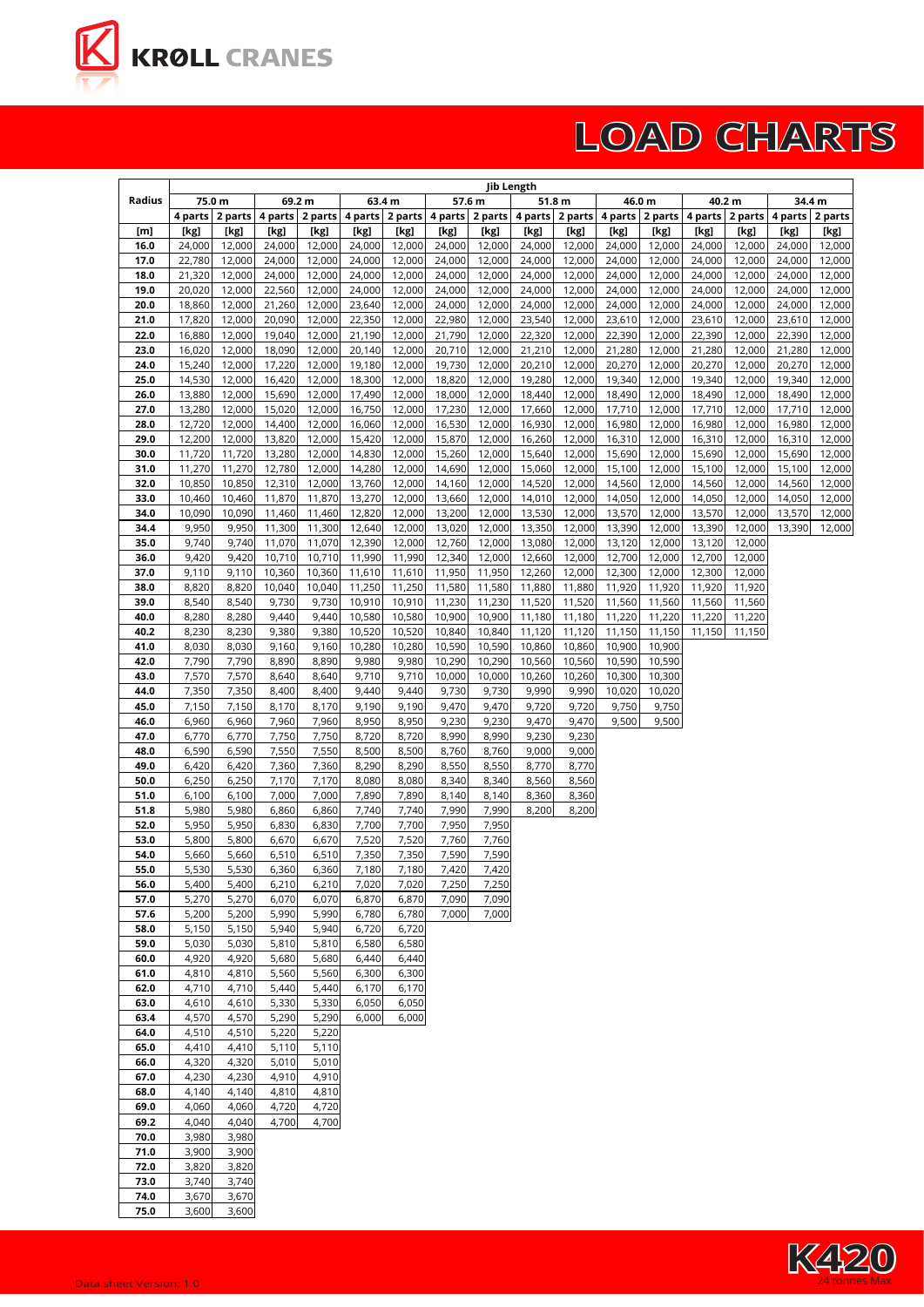

## **DRIVES**

|                                                                                                                                          | 2-PARTS                                                                                                                                                                                |                                   |                                        | <b>4-PARTS</b>                                  |                                            |                               |                   |                                    |
|------------------------------------------------------------------------------------------------------------------------------------------|----------------------------------------------------------------------------------------------------------------------------------------------------------------------------------------|-----------------------------------|----------------------------------------|-------------------------------------------------|--------------------------------------------|-------------------------------|-------------------|------------------------------------|
| <b>HOIST WINCH</b><br><b>MOTOR</b><br>85 kW                                                                                              |                                                                                                                                                                                        |                                   |                                        |                                                 |                                            |                               |                   |                                    |
|                                                                                                                                          | Load                                                                                                                                                                                   | Load                              |                                        | Max. Speed                                      |                                            |                               |                   |                                    |
|                                                                                                                                          | $0 - 1.2 t$<br>$1.2 - 5.0t$<br>$5.0 - 12.0 t$                                                                                                                                          | 136 m/min<br>74 m/min<br>34 m/min |                                        | $0 - 2.4t$<br>$2.4 - 10.0 t$<br>$10.0 - 24.0 t$ | $68 \text{ m/min}$<br>37 m/min<br>17 m/min |                               |                   |                                    |
|                                                                                                                                          | <b>HOIST DRUM</b>                                                                                                                                                                      |                                   |                                        |                                                 | <b>HOIST WIRE</b>                          |                               |                   |                                    |
|                                                                                                                                          | <b>CAPACITY</b>                                                                                                                                                                        |                                   |                                        |                                                 | <b>Diameter</b>                            |                               | $20 \, \text{mm}$ |                                    |
|                                                                                                                                          |                                                                                                                                                                                        |                                   |                                        |                                                 | <b>Safety Factor</b>                       | 5                             |                   |                                    |
|                                                                                                                                          | 550 m / 6 Layers                                                                                                                                                                       |                                   |                                        |                                                 | <b>MBL</b>                                 | 330 kN                        |                   |                                    |
|                                                                                                                                          |                                                                                                                                                                                        | <b>TROLLEY WINCH</b>              |                                        |                                                 |                                            | <b>TROLLEY DRUM</b>           |                   |                                    |
|                                                                                                                                          |                                                                                                                                                                                        | <b>MOTOR</b>                      |                                        |                                                 |                                            |                               | <b>CAPACITY</b>   |                                    |
|                                                                                                                                          |                                                                                                                                                                                        | 16 kW                             |                                        |                                                 |                                            | 75 m / 1 Layer                |                   |                                    |
|                                                                                                                                          | <b>TROLLEY SPEEDS</b>                                                                                                                                                                  |                                   |                                        |                                                 | <b>TROLLEY WIRE</b>                        |                               |                   |                                    |
| <b>WANNAMARAMARAMAR</b>                                                                                                                  |                                                                                                                                                                                        |                                   |                                        | <b>Diameter</b>                                 |                                            | $10 \, \text{mm}$             |                   |                                    |
|                                                                                                                                          | $0 - 24t$                                                                                                                                                                              | $0 - 70$ m/min                    |                                        | <b>Safety Factor</b>                            |                                            | 6                             |                   |                                    |
|                                                                                                                                          |                                                                                                                                                                                        |                                   | <b>MBL</b>                             |                                                 | 87 kN                                      |                               |                   |                                    |
|                                                                                                                                          |                                                                                                                                                                                        | <b>SLEW DRIVE</b>                 |                                        |                                                 | <b>POWER</b>                               |                               |                   |                                    |
|                                                                                                                                          |                                                                                                                                                                                        | <b>Motor</b>                      |                                        |                                                 |                                            | <b>SUPPLY</b>                 |                   |                                    |
|                                                                                                                                          |                                                                                                                                                                                        | 3 x 10 kW                         |                                        |                                                 | 400 - 480 V, 50/60 Hz                      |                               |                   |                                    |
|                                                                                                                                          | <b>SLEW SPEEDS</b>                                                                                                                                                                     |                                   |                                        | Consumption                                     |                                            | 150 kVA                       |                   |                                    |
| <b>WWWWWWWWWWW</b>                                                                                                                       |                                                                                                                                                                                        |                                   |                                        |                                                 | <b>Main Fuse</b>                           |                               | 160 A             |                                    |
|                                                                                                                                          | $0 - 24t$                                                                                                                                                                              | $0 - 0.6$ rpm                     | Recommended<br><b>Genererator Size</b> |                                                 | 350 kVA                                    |                               |                   |                                    |
|                                                                                                                                          |                                                                                                                                                                                        | <b>UNDERCARRIAGE</b>              |                                        |                                                 |                                            |                               |                   |                                    |
|                                                                                                                                          |                                                                                                                                                                                        | <b>Motor</b>                      |                                        |                                                 |                                            | <b>SUPPLY CABLE</b>           |                   |                                    |
|                                                                                                                                          |                                                                                                                                                                                        | $4 \times 7$ kW                   |                                        |                                                 |                                            |                               |                   |                                    |
|                                                                                                                                          | <b>TRAVEL SPEEDS</b>                                                                                                                                                                   |                                   |                                        | <b>Cable Length</b>                             |                                            | <b>Cable Type</b>             |                   |                                    |
| <b>WWWWWWWWWWWW</b>                                                                                                                      |                                                                                                                                                                                        |                                   |                                        |                                                 | $0 - 175$ m                                | $4 \times 70$ mm <sup>2</sup> |                   |                                    |
|                                                                                                                                          | $0 - 24t$                                                                                                                                                                              | $0 - 25$ m/min                    |                                        |                                                 | 175 - 250 m                                |                               |                   | $4 \times 95$ mm <sup>2</sup>      |
|                                                                                                                                          |                                                                                                                                                                                        |                                   |                                        |                                                 |                                            |                               |                   |                                    |
| All motion controls are completely stepless ensuring smooth<br>and jerk-free operation.<br>Creeping speed down to 0.5% of maximum speed. | All specifications shown in the tables are for<br>the standard version of K420. For special<br>requirements regarding load charts or drive<br>speeds, please contact Krøll Cranes A/S. |                                   |                                        |                                                 |                                            |                               |                   |                                    |
| F.E.M 1.001-A3/E3                                                                                                                        | EN 14439:2009-C25                                                                                                                                                                      | $C \Theta$                        |                                        |                                                 |                                            |                               |                   | All data is subject to alteration. |